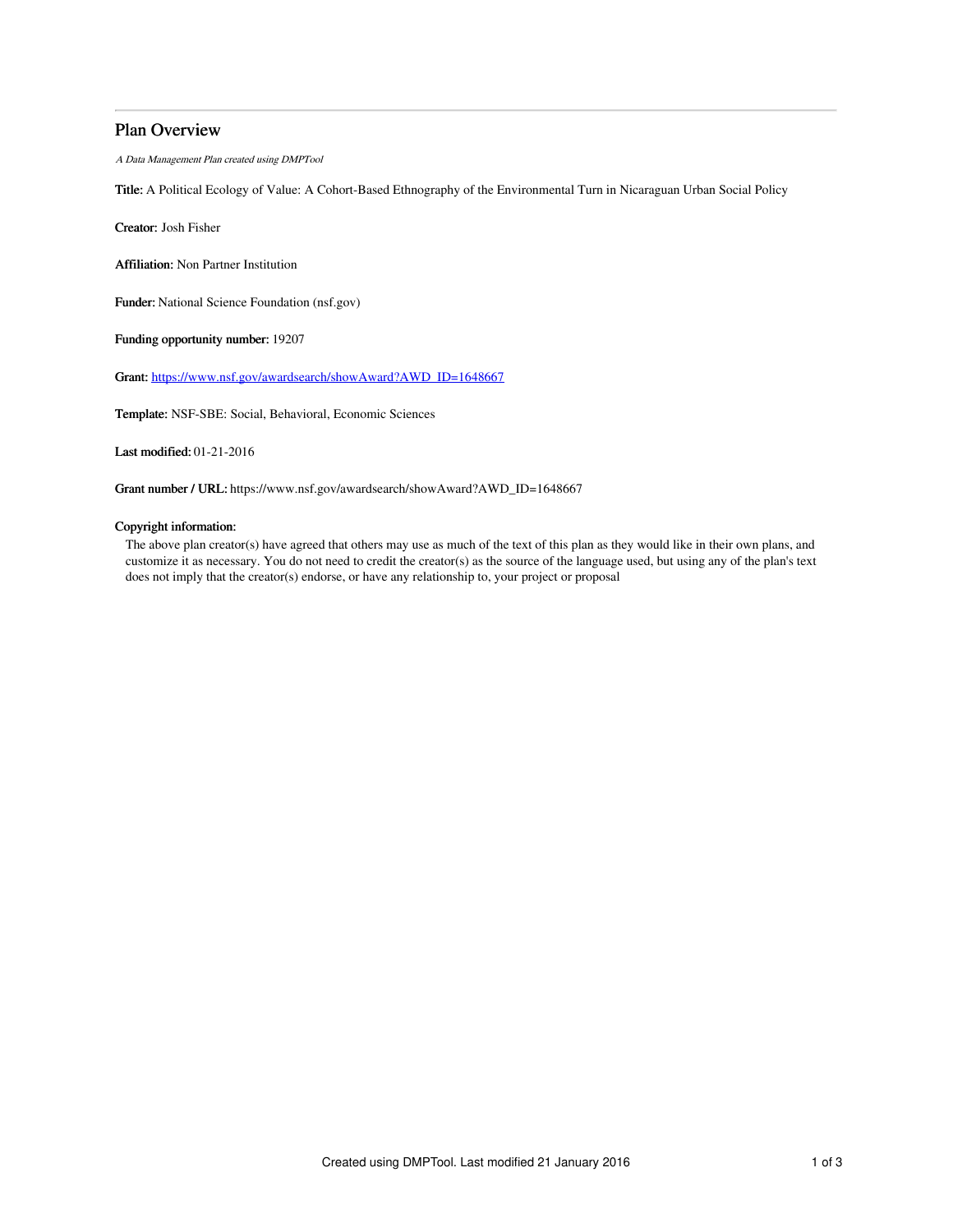## Roles and responsibilities

The Data Management Plan should outline the rights and obligations of all parties as to their roles and responsibilities in the management and retention of research data. It must also consider changes to roles and responsibilities that will occur should a principal investigator or co-PI leave the institution.

There are four principle areas of responsibility:

- 1. management of the data management plan (DMP);
- 2. training other investigators and non-project staff in data collection and/or management in the field;
- 3. short-term storage and backup of the data during and immediately following the data collection period;
- 4. dissemination of data during and immediately following the data collection period;
- 5. long-term storage and custodianship of the data.

The project PI Josh Fisher and project Co-PI Alex Nading will be responsible for the monitoring and administration of the data management plan (DMP); data collection and training other investigators and non-project staff in data collection and/or management in the field; administering and monitoring the short-term storage and backup of the data; and disseminating certain parts of the data (workshop materials, photos, videos) to research participants during the data collection period.

Three years after the data collection period, the PI and Co-PI will transfer long-term custodianship of the data in perpetuity to the National Anthropological Archives (NAA) at the Smithsonian Institute in Washington, DC. The American Anthropological Association (AAA) Data Registry Wiki will provide additional access to the data

#### Expected data

The Data Management Plan should describe the types of data, samples, physical collections, software, curriculum materials, and other materials to be produced in the course of the project. It should then describe the expected types of data to be retained.

The research will produce the following types of data in accordance with IRB Human Subjects Protocol:

#### 1. texts, including:

- fieldnotes recorded by investigators during workshops and participant observation activities that concern the organization and implementation of the "Live Clean, Live Healthy" campaign as well as the daily activities of workshop participants;
- anonymized text transcriptions of interviews, carried out in Spanish, that concern the research participants' daily activities, observations about Managua's changing environment, and the effects of new urban social policies;
- anonymized text transcriptions of longitudinal ethnographic cohort workshops, carried out in Spanish, that concern themes such as the impact of the "Live Clean, Live Healthy" campaign on forms of citizenship, environmental education, urban farming, recycling and waste scavenging, and large-scale environmental transformations such as the pending transoceanic canal;
- 2. digital photographs and video recordings of public work activities and events associated with the "Live Clean, Live Healthy" campaign or the transoceanic canal;
- 3. archives of news reports, government documents, and other articles pertaining to the history, implementation, and activities of the "Live Clean, Live Healthy" campaign, the construction of the transoceanic canal, or the urban environment in Managua, Nicaragua.

## Period of data retention

#### SBE is committed to timely and rapid data distribution. However, it recognizes that types of data can vary widely and that acceptable norms also vary by scientific discipline. It is strongly committed, however, to the underlying principle of timely access, and applicants should address how this will be met in their DMP staten

The PI and Co-PI will retain exclusive right to use the data for three years following the conclusion of the data collection period in order to complete coding, analysis, and publication of results, including several single author and co-authored journal articles and a co-authored book. Certain elements of the data set, including transcriptions of workshop materials, digital photographs, and other media, will be made available to research participants during the data collection period. This is because our methodology emphasizes ongoing dialogue with research participants about research methods and tentative conclusions.

Three years after the data collection period concludes, the data will be made publicly available in perpetuity through the National Anthropological Archives (NAA) at the Smithsonian Institute and searchable on the American Anthropological Association (AAA) Data Registry Wiki.

#### Data format and dissemination

The Data Management Plan should describe data formats, media, and dissemination approaches that will be used to make data and metadata available to others. Policies for public access and sharing should be described, including provisions for appropriate protection of privacy, confidentiality, security, intellectual property, or other rights or requirements. Research centers and major partnerships with industry or other user communities must also address how data are to be shared and managed with partners, center members, and other major stakeholders.

The PI and Co-PI plan to disseminate data from the project to several different specialist and non-specialist audiences. During the data collection process, certain elements of the data (including workshop materials, photos, and videos) will be disseminated to research participants in order to facilitate open dialogue about methodologies and tentative conclusions. In the longer term, data will be transferred to NAA for long-term storage and dissemination. Consequently, all data will be stored in a digital medium that will simultaneously allow for maximum accessibility as well as longevity of storage.

Texts of investigator fieldnotes will remain in their original language and will be saved in a non-proprietary form such as Rich Text Format (.rtf) in order to maximize accessibility on multiple software platforms. In accordance with IRB protocol, this textual data will be anonymized and will not be made available to workshop participants during the data collection period.

Texts of workshop materials, which include research questions and tentative conclusions, will also remain in their original language and will be saved in a non-proprietary form such as Rich Text Format (.rtf) in order to maximize accessibility on multiple software platforms. They will be made available to workshop participants in this format and, when requested, in printed form.

Audio recordings of all interviews and workshops will be transcribed into textual form and anonymized in accordance with IRB Human Subjects protocol regarding protection